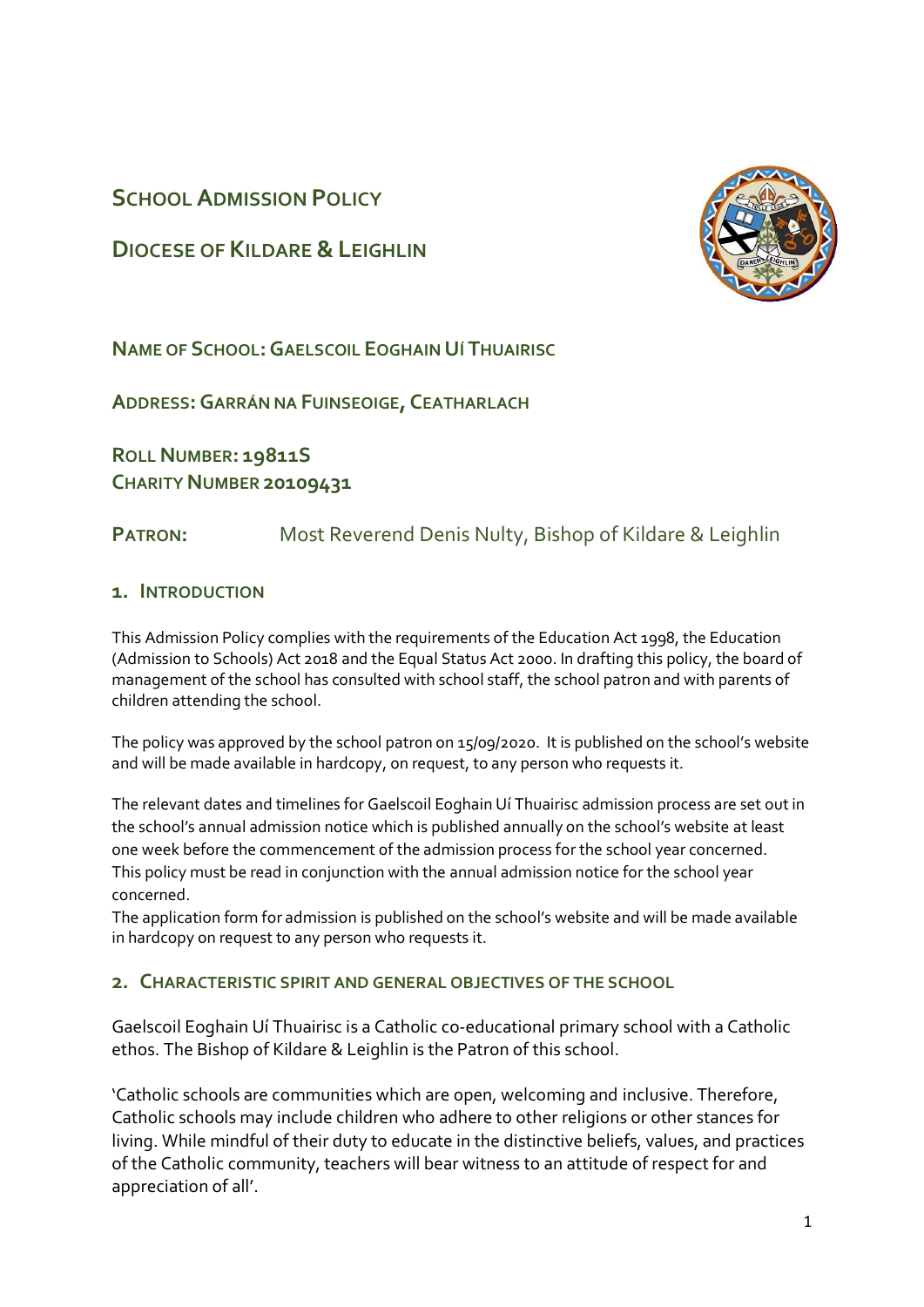#### *'The Catholic Preschool & Primary Religious Education Curriculum p15'*

Catholic Ethos' in the context of a Catholic primary school means the ethos and characteristic spirit of the Roman Catholic Church, which aims at promoting:

- the full and harmonious development of all aspects of the person of the pupil, including the intellectual, physical, cultural, moral and spiritual aspects; and
- a living relationship with God and with other people; and
- a philosophy of life inspired by belief in God and in the life, death and resurrection of Jesus; and the formation of the pupils in the Catholic faith,
- and which school provides religious education for the pupils in accordance with the doctrines, practices and traditions of the Roman Catholic Church, and/or such ethos and/or characteristic spirit as may be determined or interpreted from time to time by the Irish Episcopal Conference.

In accordance with S.15 (2) (b) of the Education Act, 1998 the Board of Management of Gaelscoil Eoghain Uí Thuairisc shall uphold, and be accountable to the patron for so upholding, the characteristic spirit of the school as determined by the cultural, educational, moral, religious, social, linguistic and spiritual values and traditions which inform and are characteristic of the objectives and conduct of the school.

Gaelscoil Eoghain Uí Thuairisc is modelled on philosophy of life based on faith in God and based on the life, death, and resurrection of Jesus Christ.

Gaelscoil Eoghain Uí Thuairisc is an All-Irish mixed primary school. The children are educated through the medium of the Irish language, in an open friendly and positive atmosphere.

It is the aim of the school to help each child reach his/her potential in all aspects of development – social, physical and academic.

# **3.ADMISSION STATEMENT**

Gaelscoil Eoghain Uí Thuairisc will not discriminate in its admission of a student to the school on any of the following:

- (a) the gender ground of the student or the applicant in respect of the student concerned,
- (b) the civil status ground of the student or the applicant in respect of the student concerned,
- (c) the family status ground of the student or the applicant in respect of the student concerned,
- (d) the sexual orientation ground of the student or the applicant in respect of the student concerned,
- (e) the religion ground of the student or the applicant in respect of the student concerned,
- (f) the disability ground of the student or the applicant in respect of the student concerned,
- (g) the ground of race of the student or the applicant in respect of the student concerned,
- (h) the Traveller community ground of the student or the applicant in respect of the student concerned, or
- (i) the ground that the student or the applicant in respect of the student concerned has special educational needs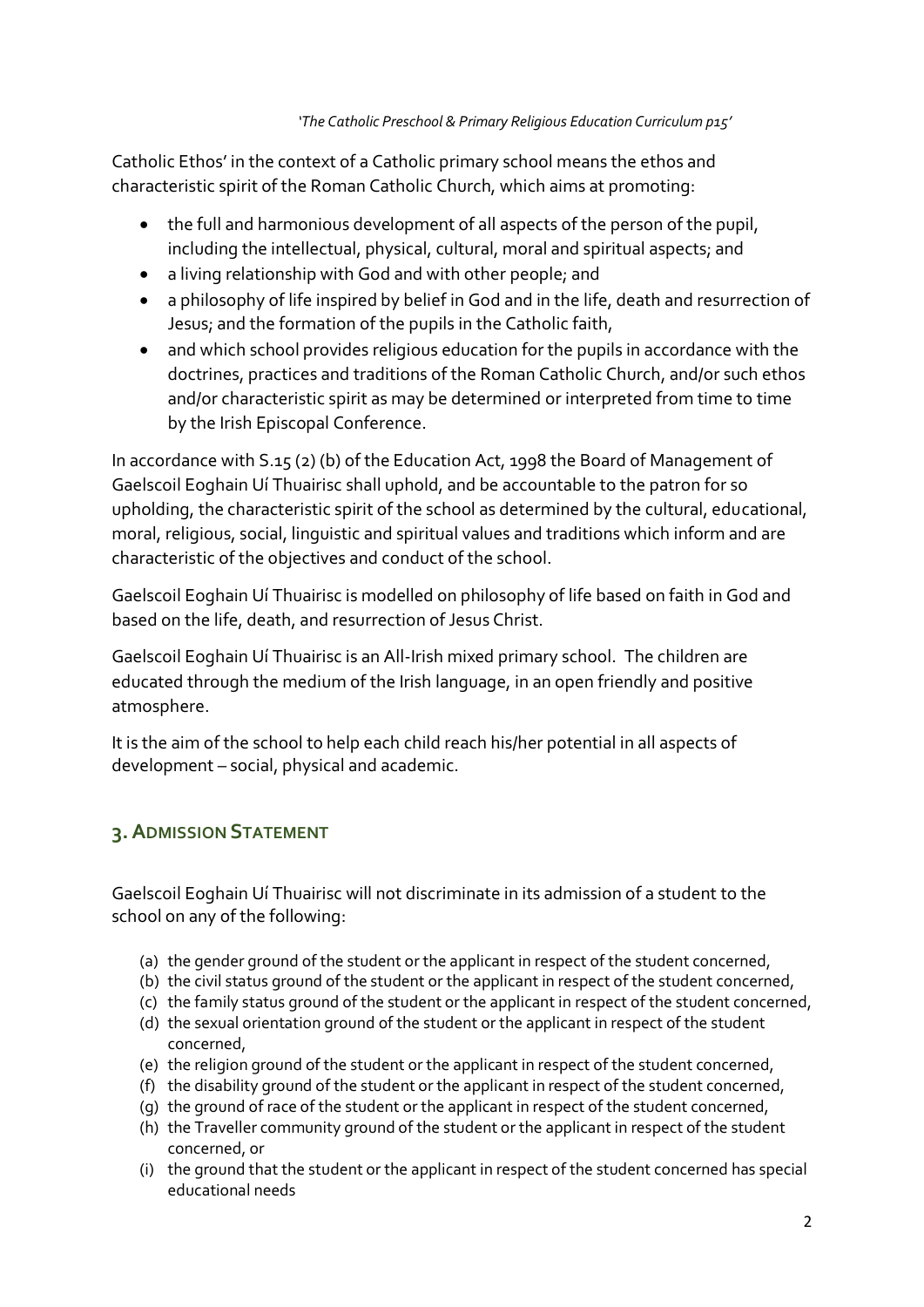As per section 61 (3) of the Education Act 1998, 'civil status ground', 'disability ground', 'discriminate', 'family status ground', 'gender ground', 'ground of race', 'religion ground', 'sexual orientation ground' and 'Traveller community ground' shall be construed in accordance with section 3 of the Equal Status Act 2000.

Gaelscoil Eoghain Uí Thuairisc is a school whose objective is to provide education in an environment which promotes certain religious values and does not discriminate where it refuses to admit as a student a person who is not Catholic and it is proved that the refusal is essential to maintain the ethos of the school.

# **4. CATEGORIES OF SPECIAL EDUCATIONAL NEEDS CATERED FOR IN THE SCHOOL/SPECIAL CLASS**

#### **Special schools**

Gaelscoil Eoghain Uí Thuairisc is not a Special School.

#### **Schools with special education class(es)**

Gaelscoil Eoghain Uí Thuairisc is not a mainstream school with Special Classes.

### **5. ADMISSION OF STUDENTS**

This school shall admit each student seeking admission except where –

- a) the school is oversubscribed (please see [section 6](#page-2-0) below for further details)
- b) a parent of a student, when required by the principal in accordance with section 23(4) of the Education (Welfare) Act 2000, fails to confirm in writing that the code of behaviour of the school is acceptable to him or her and that he or she shall make all reasonable efforts to ensure compliance with such code by the student

Gaelscoil Eoghain Uí Thuairisc is a Catholic school and may refuse to admit as a student a person who is not of Catholic denomination where it is proved that the refusal is essential to maintain the ethos of the school.

### <span id="page-2-0"></span>**6 OVERSUBSCRIPTION**

In the event that the school is oversubscribed, the school will, when deciding on applications for admission, apply the following selection criteria in the order listed below to those applications that are received within the timeline for receipt of applications as set out in the school's annual admission notice:

**1. Brothers and sisters, and half brothers and sisters of children currently attending or who have attended the school and who are living at the same address, provided that they have reached 4 years of age by March 31st before starting school**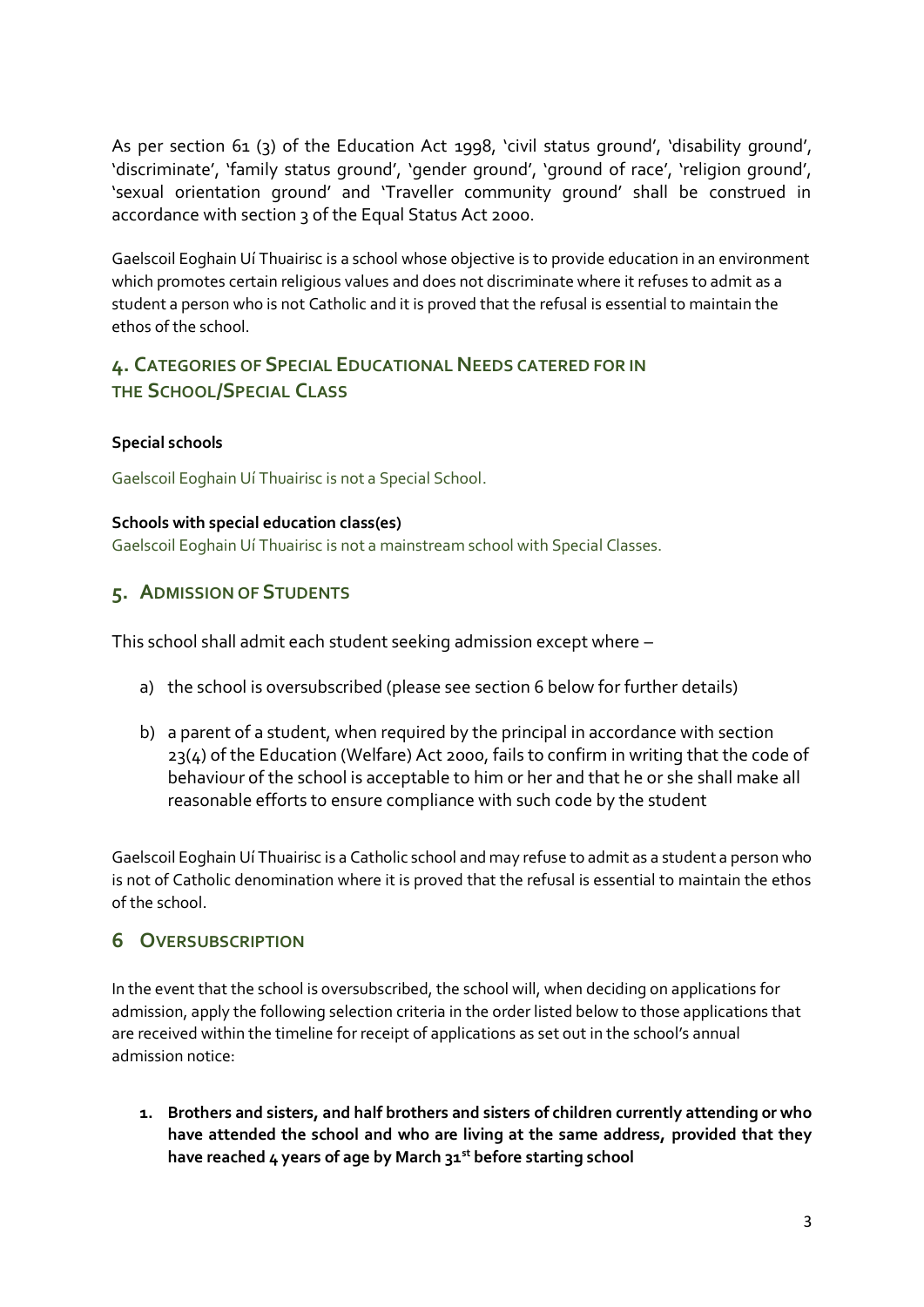- **2. Children of permanent staff members, provided that they have reached 4 years of age by March 31st before starting school**
- **3. Brothers and sisters, and half brothers and sisters of children who have attended the school, provided that they have reached 4 years of age by March 31st before starting school**
- **4. Children of past pupils (to a maximum of 25%), provided that they have reached 4 years of age by March 31st before starting school**
- **5. All other applicants according to seniority of age, provided that they have reached 4 years of age by March 31st before starting school**

In the event that there are two or more students tied for a place or places in any of the selection criteria categories above (the number of applicants exceeds the number of remaining places), the following arrangements will apply:

#### **Priority will be given to the older child.**

#### **7 WHAT WILL NOT BE CONSIDERED OR TAKEN INTO ACCOUNT**

In accordance with section 62(7) (e) of the Education Act, the school will not consider or take into account any of the following in deciding on applications for admission or when placing a student on a waiting list for admission to the school:

- a) a student's prior attendance at a pre-school or pre-school service, including naíonraí,
- b) the payment of fees or contributions (howsoever described) to the school;
- c) a student's academic ability, skills or aptitude;
- d) the occupation, financial status, academic ability, skills or aptitude of a student's parents;
- e) a requirement that a student, or his or her parents, attend an interview, open day or other meeting as a condition of admission;
- f) a student's connection to the school by virtue of a member of his or her family attending or having previously attended the school; other than in the case of siblings other than, in the school including a selection criteria based on siblings of a student attending or having attended the school as outlined in Section 6 above.
- g) the date and time on which an application for admission was received by the school.

This is subject to the application being received at any time during the period specified for receiving applications set out in the annual admission notice of the school for the school year concerned

#### **8 DECISIONS ON APPLICATIONS**

All decisions on applications for admission to Gaelscoil Eoghain Uí Thuairisc will be based on the following:

- Our school's admission policy
- The school's annual admission notice
- The information provided by the applicant in the school's official application form received during the period specified in our annual admission notice for receiving applications

(Please see section 14 below in relation to applications received outside of the admissions period and section 15 below in relation to applications for places in years other than the intake group.)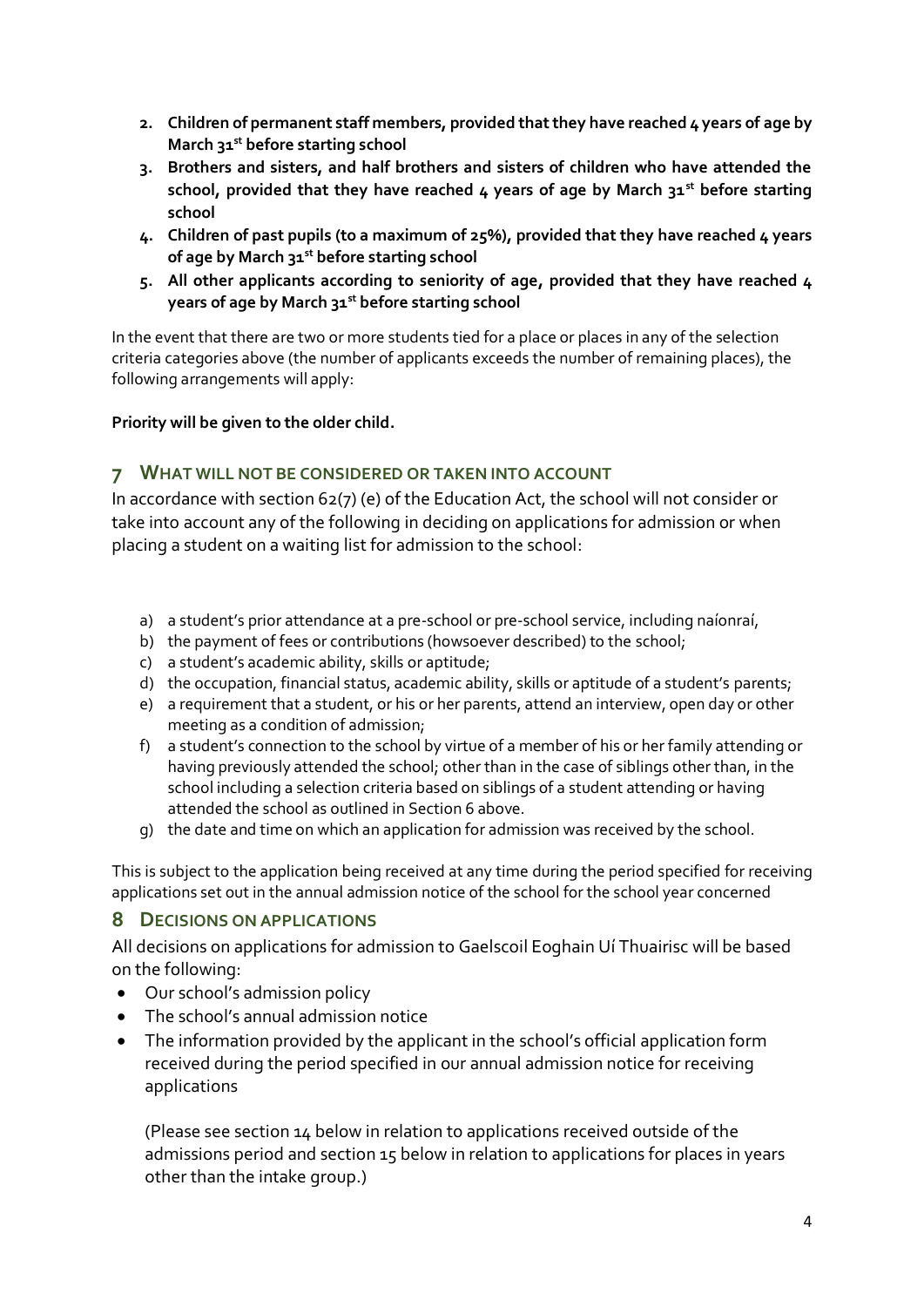Selection criteria that are not included in our school admission policy will not be used to make a decision on an application for a place in our school.

## **9 NOTIFYING APPLICANTS OF DECISIONS**

Applicants will be informed in writing as to the decision of the school, within the timeline outlined in the annual admissions notice.

If a student is not offered a place in our school, the reasons why they were not offered a place will be communicated in writing to the applicant, including, where applicable, details of the student's ranking against the selection criteria and details of the student's place on the waiting list for the school year concerned.

Applicants will be informed of the right to seek a review/right of appeal of the school's decision (see section 18 below for further details).

## <span id="page-4-0"></span>**10 ACCEPTANCE OF AN OFFER OF A PLACE BY AN APPLICANT**

In accepting an offer of admission from Gaelscoil Eoghain Uí Thuairisc, you must indicate—

(i) whether or not you have accepted an offer of admission for another school or schools. If you have accepted such an offer, you must also provide details of the offer or offers concerned and

(ii) whether or not you have applied for and awaiting confirmation of an offer of admission from another school or schools, and if so, you must provide details of the other school or schools concerned.

### **11 CIRCUMSTANCES IN WHICH OFFERS MAY NOT BE MADE OR MAY BE WITHDRAWN**

An offer of admission may not be made or may be withdrawn by Gaelscoil Eoghain Uí Thuairisc where—

- (i) it is established that information contained in the application is false or misleading.
- (ii) an applicant fails to confirm acceptance of an offer of admission on or before the date set out in the annual admission notice of the school.
- (iii) the parent of a student, when required by the principal in accordance with section 23(4) of the Education (Welfare) Act 2000, fails to confirm in writing that the code of behaviour of the school is acceptable to him or her and that he or she shall make all reasonable efforts to ensure compliance with such code by the student; or
- (iv) an applicant has failed to comply with the requirements of 'acceptance of an offer' as set out in [section 10](#page-4-0) above.

# **12 SHARING OF DATA WITH OTHER SCHOOLS**

Applicants should be aware that section 66(6) of the Education (Admission to Schools) Act 2018 allows for the sharing of certain information between schools in order to facilitate the efficient admission of students.

Section 66(6) allows a school to provide a patron or another board of management with a list of the students in relation to whom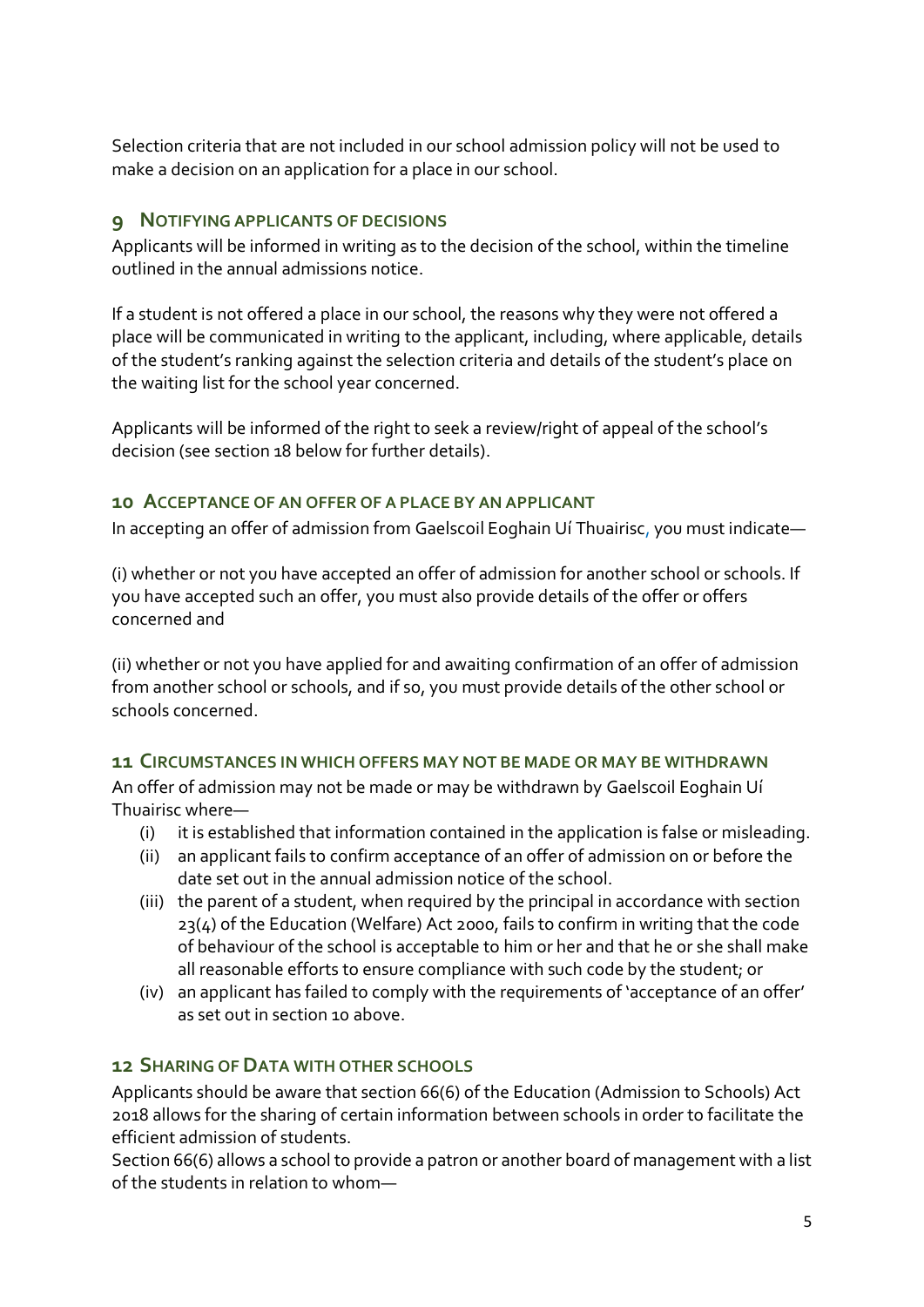(i) an application for admission to the school has been received,

- (ii) an offer of admission to the school has been made, or
- (iii) an offer of admission to the school has been accepted.

The list may include any or all of the following:

(i) the date on which an application for admission was received by the school;

(ii) the date on which an offer of admission was made by the school;

(iii) the date on which an offer of admission was accepted by an applicant;

(iv) a student's personal details including his or her name, address, date of birth and personal public service number (within the meaning of section 262 of the Social Welfare Consolidation Act 2005).

## **13 WAITING LIST IN THE EVENT OF OVERSUBSCRIPTION**

In the event of there being more applications to the school year concerned than places available, a waiting list of students whose applications for admission to Gaelscoil Eoghain Uí Thuairisc were unsuccessful due to the school being oversubscribed will be compiled and will remain valid for the school year in which admission is being sought.

Placement on the waiting list of Gaelscoil Eoghain Uí Thuairisc is in the order of priority assigned to the students' applications after the school has applied the selection criteria in accordance with this admission policy.

Applicants whose applications are received after the closing date, outlined in the Annual Admission Notice, will be placed at the end of the waiting list in order of the date of receipt of the application.

Offers of any subsequent places that become available for and during the school year in relation to which admission is being sought will be made to those students on the waiting list, in accordance with the order of priority in relation to which the students have been placed on the list.

### **14 LATE APPLICATIONS**

All applications for admission received after the closing date as outlined in the annual admission notice will be considered and decided upon in accordance with our school's admissions policy, the Education Admissions to School Act 2018 and any regulations made under that Act.

Late applicants will be notified of the decision in respect of their application no later than three weeks after the date on which the school received the application. Late applicants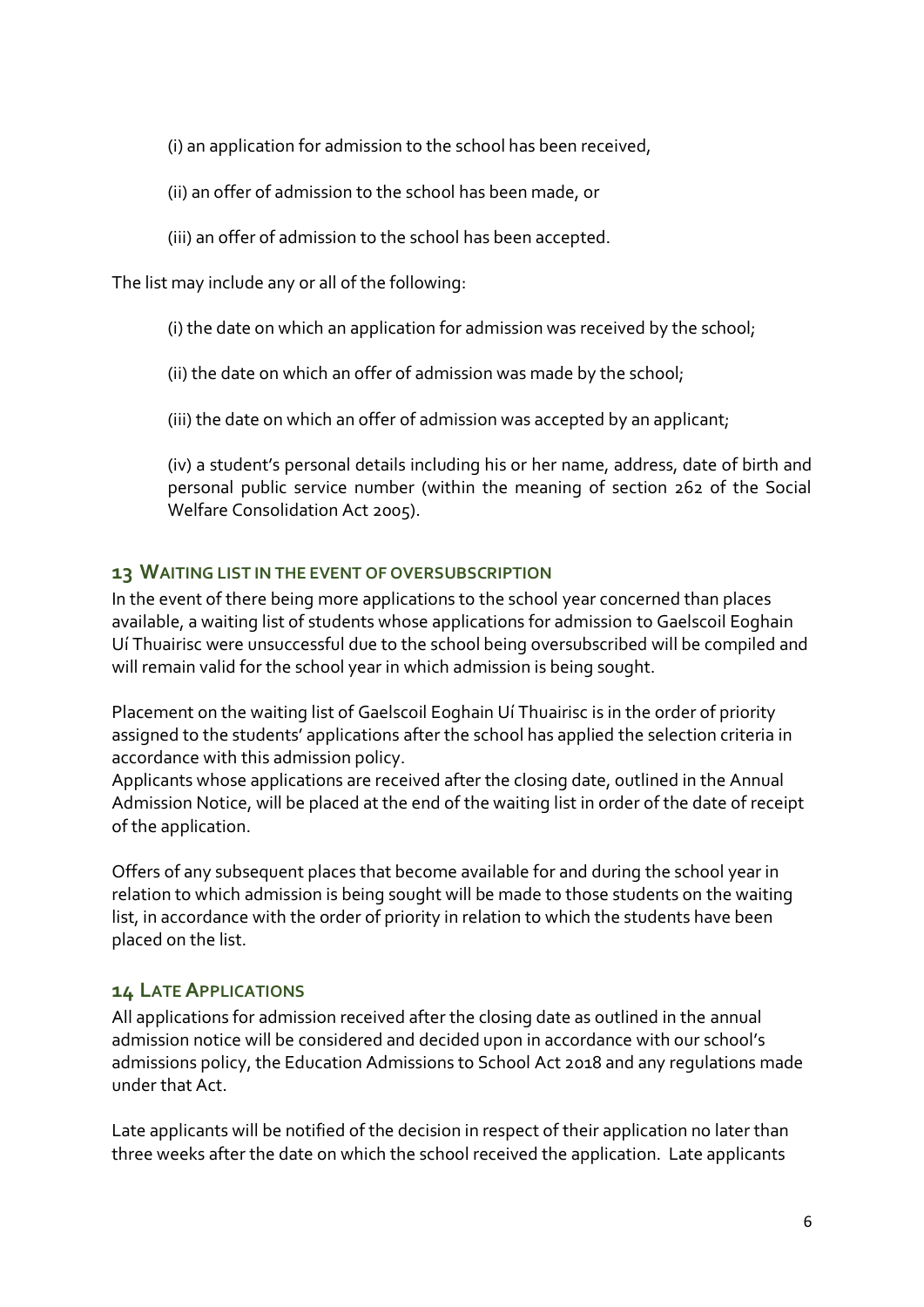will be offered a place if there is place available. In the event that there is no place available, the name of the applicant will be added to the waiting list as set out in Section 13.

# **15 PROCEDURES FOR ADMISSION OF STUDENTS TO OTHER YEARS AND DURING THE SCHOOL YEAR**

The procedures of the school in relation to the admission of students who are not already admitted to the school to classes or years other than the school's intake group are as follows:

Children may be enrolled into classes other than Junior Infants provided that there is a place available. Children transferring from T.1 schools will automatically be enrolled provided that there is a place available. Children who wish to transfer from T.2 schools will be invited to meet with the principal and enrolled on the assertion that they can cope where children are educated through the medium of the Irish language, in an open friendly and positive atmosphere.

#### **DECLARATION IN RELATION TO THE NON-CHARGING OF FEES**

This rule applies to all schools.

The board of Gaelscoil Eoghain Uí Thuairisc or any persons acting on its behalf will not charge fees for or seek payment or contributions (howsoever described) as a condition of-

- (a) an application for admission of a student to the school, or
- (b) the admission or continued enrolment of a student in the school.

#### **16 ARRANGEMENTS REGARDING STUDENTS NOT ATTENDING RELIGIOUS INSTRUCTION**

A written request should be made to the principal of the school. A meeting will then be arranged with the parent(s) to discuss how the request may be accommodated by the school.

# **17 REVIEWS/APPEALS**

#### **Review of decisions by the Board of Management**

The parent of the student, or in the case of a student who has reached the age of 18 years, the student, may request the board to review a decision to refuse admission. Such requests must be made in accordance with Section 29C of the Education Act 1998.

The timeline within which such a review must be requested and the other requirements applicable to such reviews are set out in the procedures determined by the Minister under section 29B of the Education Act 1998 which are published on the website of the Department of Education and Skills.

The board will conduct such reviews in accordance with the requirements of the procedures determined under Section 29B and with section 29C of the Education Act 1998.

**Note:** Where an applicant has been refused admission due to the school being oversubscribed, the applicant **must request a review** of that decision by the board of management prior to making an appeal under section 29 of the Education Act 1998.